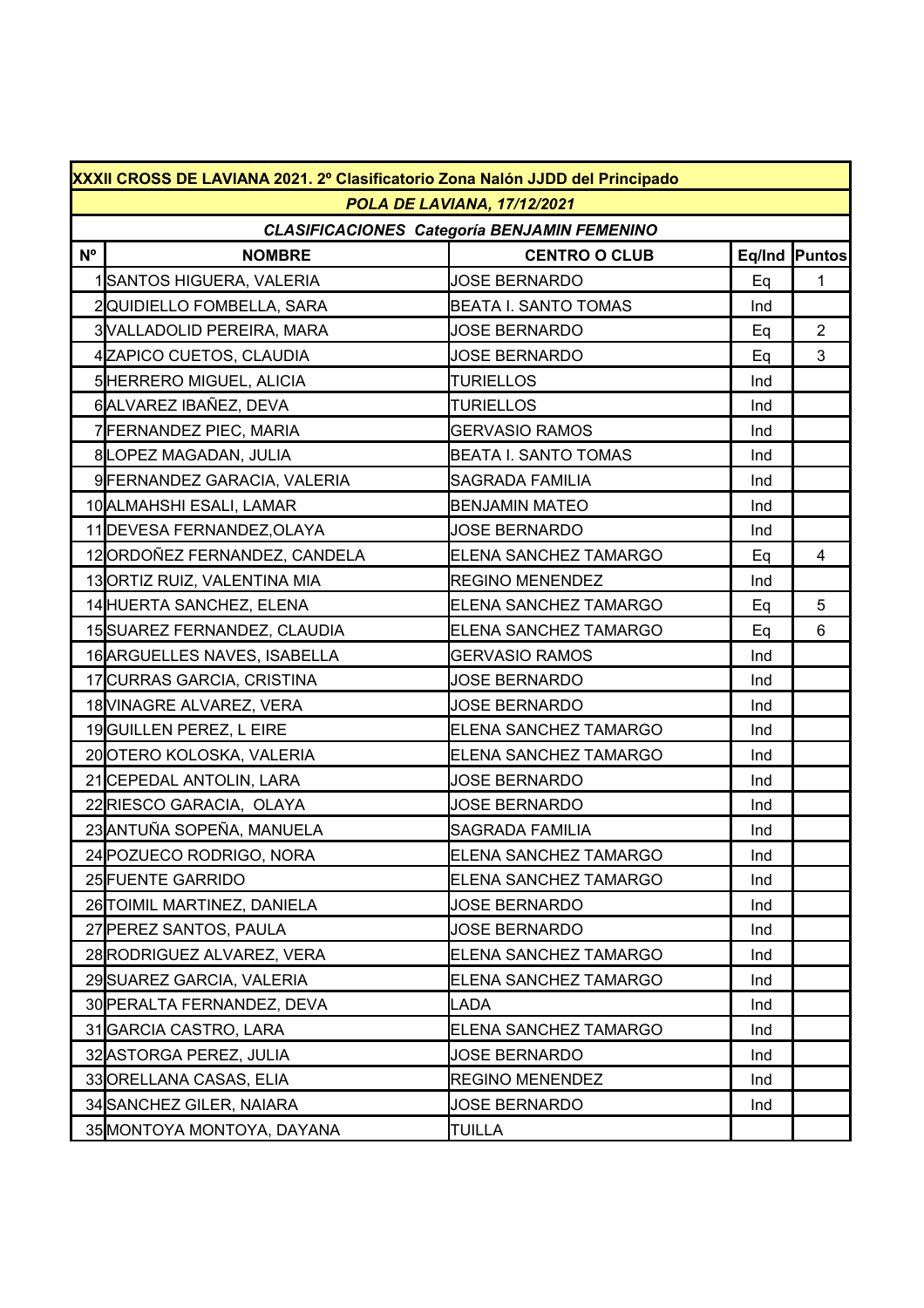| XXXII CROSS DE LAVIANA 2021. 2º Clasificatorio Zona Nalón JJDD del Principado |                                                                                                                                                                                                                 |  |  |  |  |
|-------------------------------------------------------------------------------|-----------------------------------------------------------------------------------------------------------------------------------------------------------------------------------------------------------------|--|--|--|--|
| POLA DE LAVIANA, 17/12/2021                                                   |                                                                                                                                                                                                                 |  |  |  |  |
|                                                                               |                                                                                                                                                                                                                 |  |  |  |  |
| C.P. JOSÉ BERNARDO (LANGREO)                                                  |                                                                                                                                                                                                                 |  |  |  |  |
|                                                                               | <b>PUNTOS</b>                                                                                                                                                                                                   |  |  |  |  |
|                                                                               |                                                                                                                                                                                                                 |  |  |  |  |
|                                                                               |                                                                                                                                                                                                                 |  |  |  |  |
| 4 ZAPICO CUETOS, CLAUDIA                                                      |                                                                                                                                                                                                                 |  |  |  |  |
|                                                                               |                                                                                                                                                                                                                 |  |  |  |  |
| C.P. ELENA SÁNCHEZ TAMARGO (LAVIANA)                                          |                                                                                                                                                                                                                 |  |  |  |  |
|                                                                               | <b>PUNTOS</b>                                                                                                                                                                                                   |  |  |  |  |
|                                                                               |                                                                                                                                                                                                                 |  |  |  |  |
|                                                                               | 5                                                                                                                                                                                                               |  |  |  |  |
|                                                                               | 6                                                                                                                                                                                                               |  |  |  |  |
|                                                                               | 15                                                                                                                                                                                                              |  |  |  |  |
|                                                                               | <b>CLASIFICACIONES EQUIPOS Categoría BENJAMIN FEMENINO</b><br>SANTOS HIGUERA, VALERIA<br>3 VALLADOLID PEREIRA, MARA<br>12ORDOÑEZ FERNANDEZ, CANDELA<br>14 HUERTA SANCHEZ, ELENA<br>15 SUAREZ FERNANDEZ, CLAUDIA |  |  |  |  |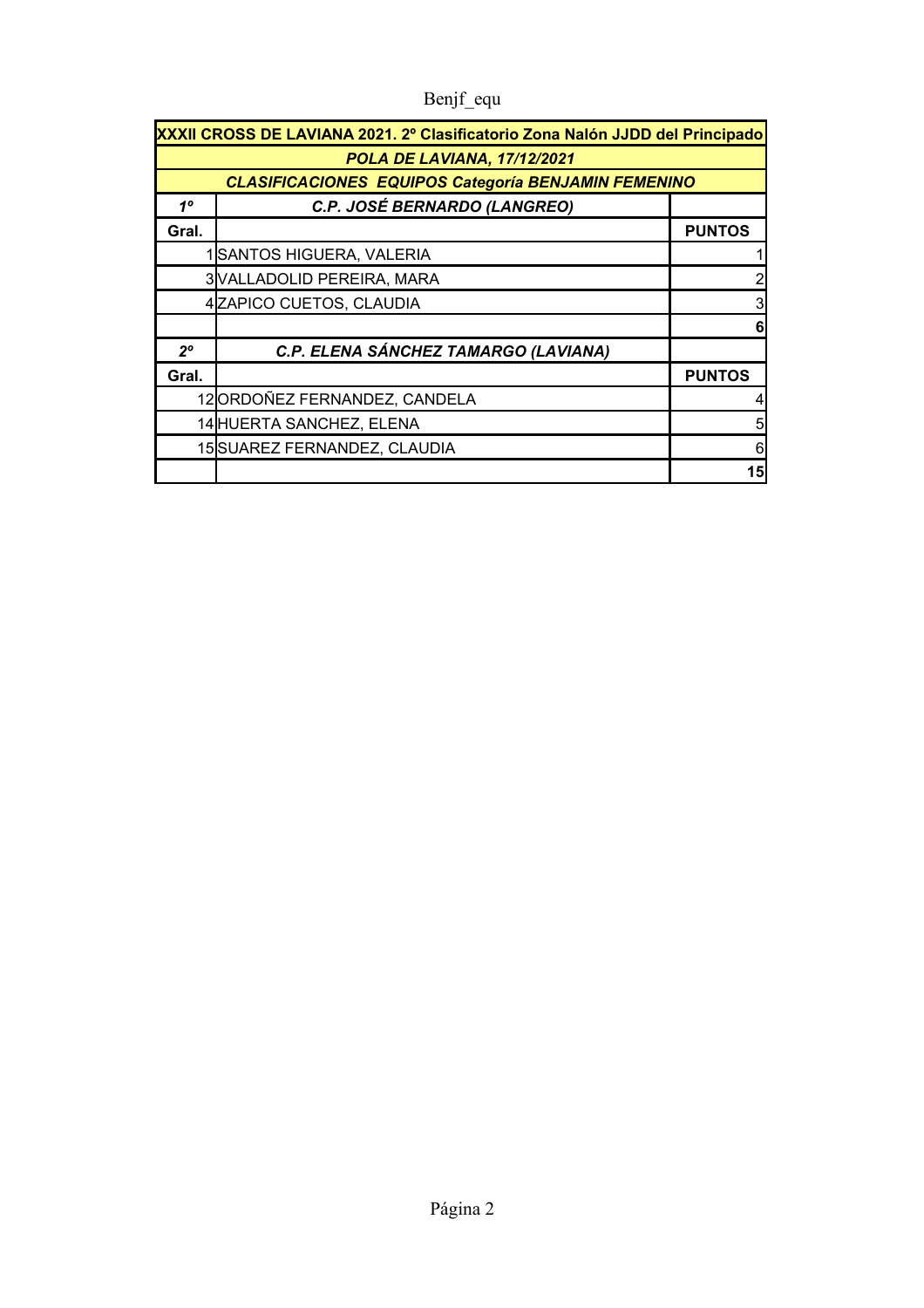|             | XXXII CROSS DE LAVIANA 2021. 2º Clasificatorio Zona Nalón JJDD del Principado |                              |     |                |  |  |  |
|-------------|-------------------------------------------------------------------------------|------------------------------|-----|----------------|--|--|--|
|             | POLA DE LAVIANA, 17/12/2021                                                   |                              |     |                |  |  |  |
|             | <b>CLASIFICACIONES Categoría BENJAMIN MASCULINO</b>                           |                              |     |                |  |  |  |
| $N^{\circ}$ | <b>NOMBRE</b>                                                                 | <b>CENTRO O CLUB</b>         |     | Eq/Ind Puntos  |  |  |  |
|             | 1 SUAREZ SANCHEZ, MATEO                                                       | ELENA SANCHEZ TAMARGO        | Eq  | $\mathbf{1}$   |  |  |  |
|             | 2 IGLESIAS VAZQUEZ, PABLO                                                     | <b>JOSE BERNARDO</b>         | Eq  | $\overline{2}$ |  |  |  |
|             | 3 MARTINEZ IGLESIAS, I YAN                                                    | ELENA SANCHEZ TAMARGO        | Eq  | 3              |  |  |  |
|             | 4 FERNANDEZ DIA, DAVID                                                        | ELENA SANCHEZ TAMARGO        | Eq  | $\overline{4}$ |  |  |  |
|             | 5 ALONSO ALVAREZ, MARTIN                                                      | ELENA SANCHEZ TAMARGO        | Ind |                |  |  |  |
|             | 6 FERNANDEZ FANJUL, MARTIN                                                    | <b>JOSE BERNARDO</b>         | Eq  | 5              |  |  |  |
|             | 7RODRIGUEZ CANCIO, HUGO                                                       | EL BOSQUÍN                   | Ind |                |  |  |  |
|             | 8 VALDES FERNANDEZ, HUGO                                                      | <b>TURIELLOS</b>             | Eq  | 6              |  |  |  |
|             | 9 FERNANDEZ HEVIA, MARCO                                                      | ELENA SANCHEZ TAMARGO        | Ind |                |  |  |  |
|             | 10 GARCIA GUTIERREZ, ENOL                                                     | <b>TURIELLOS</b>             | Eq  | $\overline{7}$ |  |  |  |
|             | 11 PALACIOS ALFONSO, EYDEN                                                    | EULALIA A.L.                 | Ind |                |  |  |  |
|             | 12SUAREZ GUTIERREZ, ADRIAN                                                    | ELENA SANCHEZ TAMARGO        | Ind |                |  |  |  |
|             | 13 GARCIA GOMEZ, TEO                                                          | SAGRADA FAMILIA              | Ind |                |  |  |  |
|             | 14 VELASCO GARCIA, RAUL                                                       | <b>JOSE BERNARDO</b>         | Eq  | 8              |  |  |  |
|             | 15 PEREZ GONZALEZ, DANIEL                                                     | ELENA SANCHEZ TAMARGO        | Ind |                |  |  |  |
|             | 16 SANCHEZ CANTALAPIEDRA, LUCAS                                               | <b>JOSE BERNARDO</b>         | Ind |                |  |  |  |
|             | 17 COTO FERNANDEZ, DANIEL                                                     | ELENA SANCHEZ TAMARGO        | Ind |                |  |  |  |
|             | 18 BRITO ROCES, DIEGO                                                         | <b>JOSE BERNARDO</b>         | Ind |                |  |  |  |
|             | 19 GOMEZ TASCON, MARCOS                                                       | ELENA SANCHEZ TAMARGO        | Ind |                |  |  |  |
|             | 20 MORAN FERNANDEZ, LUCAS                                                     | ELENA SANCHEZ TAMARGO        | Ind |                |  |  |  |
|             | 21 ALVAREZ FUENTE, SERGIO                                                     | ELENA SANCHEZ TAMARGO        | Ind |                |  |  |  |
|             | 22 GARCIA FERNANDEZ, ADRIAN                                                   | LADA                         | Eq  | 9              |  |  |  |
|             | 23 GARCIA LUCENA, DIEGO                                                       | EL BOSQUÍN                   | Ind |                |  |  |  |
|             | 24 ALVAREZ GONZALEZ, ANDRES                                                   | <b>SAGRADA FAMILIA</b>       | Ind |                |  |  |  |
|             | 25 AGUILA SUAREZ, ENOL                                                        | <b>JOSE BERNARDO</b>         | Ind |                |  |  |  |
|             | 26 FUENTE GARIDA, SAUL                                                        | ELENA SANCHEZ TAMARGO        | Ind |                |  |  |  |
|             | 27 GONZALEZ REGO, LUCAS                                                       | <b>JOSE BERNARDO</b>         | Ind |                |  |  |  |
|             | 28 SELA FERNANDEZ, ENOL                                                       | LA SALLE                     | Ind |                |  |  |  |
|             | 29 BRUNO FERNANDEZ FANJUL                                                     | <b>JOSE BERNARDO</b>         | Ind |                |  |  |  |
|             | 30 GONZALEZ FERNANDEZ, LUCAS                                                  | ELENA SANCHEZ TAMARGO        | Ind |                |  |  |  |
|             | 31 MARTINEZ FERNANDEZ, OLAY                                                   | LADA                         | Eq  | 10             |  |  |  |
|             | 32 GARCIA GONZALEZ, OLIVER                                                    | LADA                         | Eq  | 11             |  |  |  |
|             | 33 OTERO SANCHEZ ADRIAN                                                       | ELENA SANCHEZ TAMARGO        | Ind |                |  |  |  |
|             | 34 GONZALEZ PONCE, MANUEL                                                     | ELENA SANCHEZ TAMARGO        | Ind |                |  |  |  |
|             | 35 RODRIGUEZ SUAREZ, DAVID                                                    | ELENA SANCHEZ TAMARGO        | Ind |                |  |  |  |
|             | 36 CAO TOBOADA, LUIS                                                          | <b>TURIELLOS</b>             | Eq  | 12             |  |  |  |
|             | 37 GIACUSA RIESGO, FRANCISCO DANIEL                                           | <b>REGINO MENENDEZ</b>       | Eq  | 13             |  |  |  |
|             | 38 GARCIA HERNANDEZ, BRAYAN                                                   | <b>REGINO MENENDEZ</b>       | Eq  | 14             |  |  |  |
|             | 39 ORDAS BARBON, MARIO                                                        | ELENA SANCHEZ TAMARGO        | Ind |                |  |  |  |
|             | 40 NUÑO RODRIGUEZ, OLIVER                                                     | <b>BEATA I. SANTO TOMAS</b>  | Ind |                |  |  |  |
|             | 41 SAÑUDO MARTINEZ, JOSE                                                      | <b>ELENA SANCHEZ TAMARGO</b> | Ind |                |  |  |  |
|             | 42 ORDAS BARBON, VICTOR                                                       | ELENA SANCHEZ TAMARGO        | Ind |                |  |  |  |
|             | 43 FUEGO ARIZA, THIAGO                                                        | <b>BENJAMIN MATEO</b>        | Ind |                |  |  |  |
|             | 44 GONZALEZ FERNANDEZ, HUGO                                                   | <b>JOSE BERNARDO</b>         | Ind |                |  |  |  |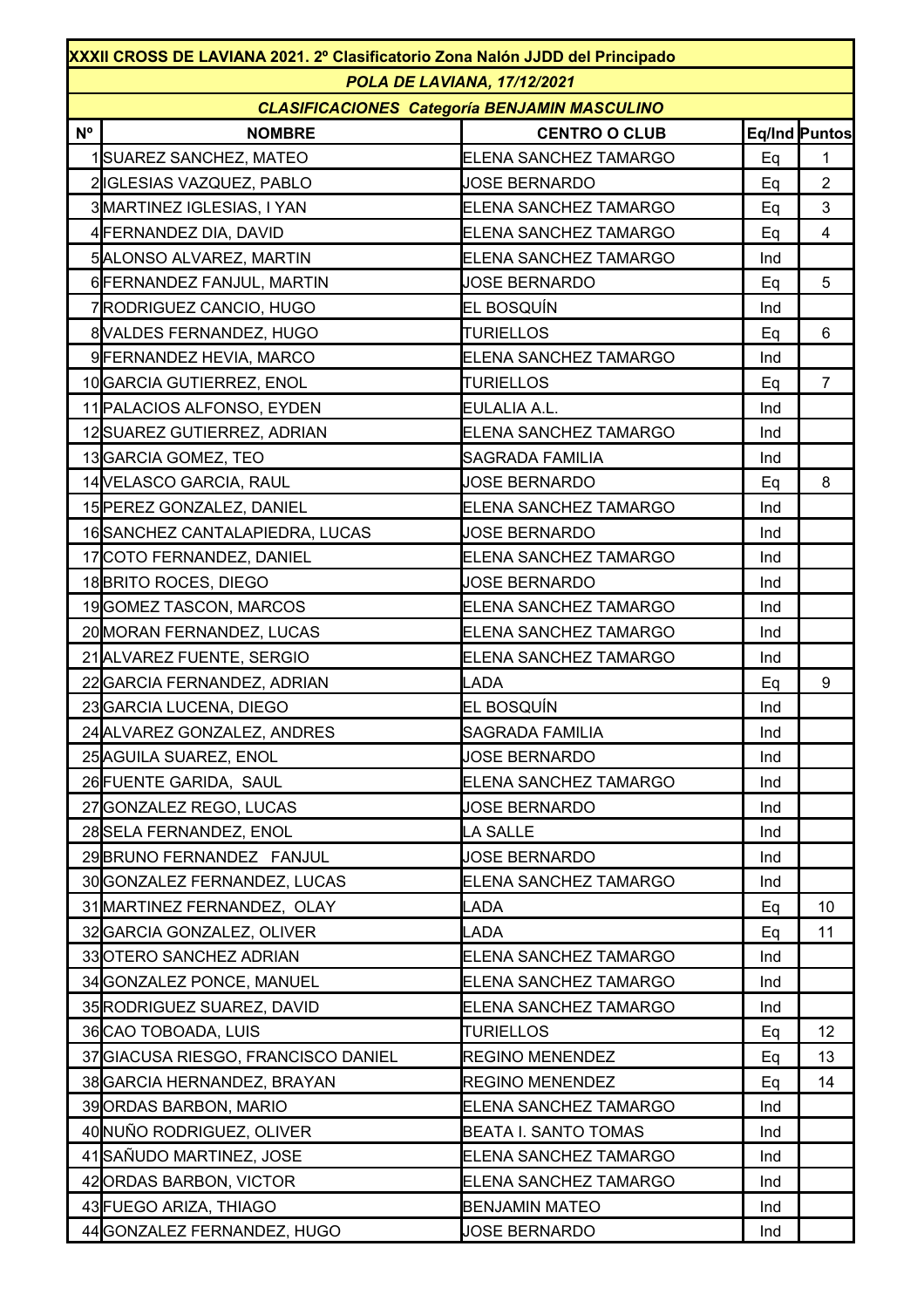| 45 VAZQUEZ ALONSO, RAUL           | <b>ELENA SANCHEZ TAMARGO</b>  | Ind |    |
|-----------------------------------|-------------------------------|-----|----|
| 46 PRIETO MORENO, ENZO NICOLAS    | <b>IELENA SANCHEZ TAMARGO</b> | Ind |    |
| 47 FERNANDEZ HEVIA, I VAN         | JOSE BERNARDO                 | Ind |    |
| 48 IBAÑEZ PUENTE, MIKEL           | <b>IELENA SANCHEZ TAMARGO</b> | Ind |    |
| 49 MONTOYA SALAZAR, ISMAEL ADONAY | <b>IREGINO MENENDEZ</b>       | Εa  | 15 |
| 50 RODRIGUEZ MORAL, JOSE LUIS     | <b>IBENJAMIN MATEO</b>        | Ind |    |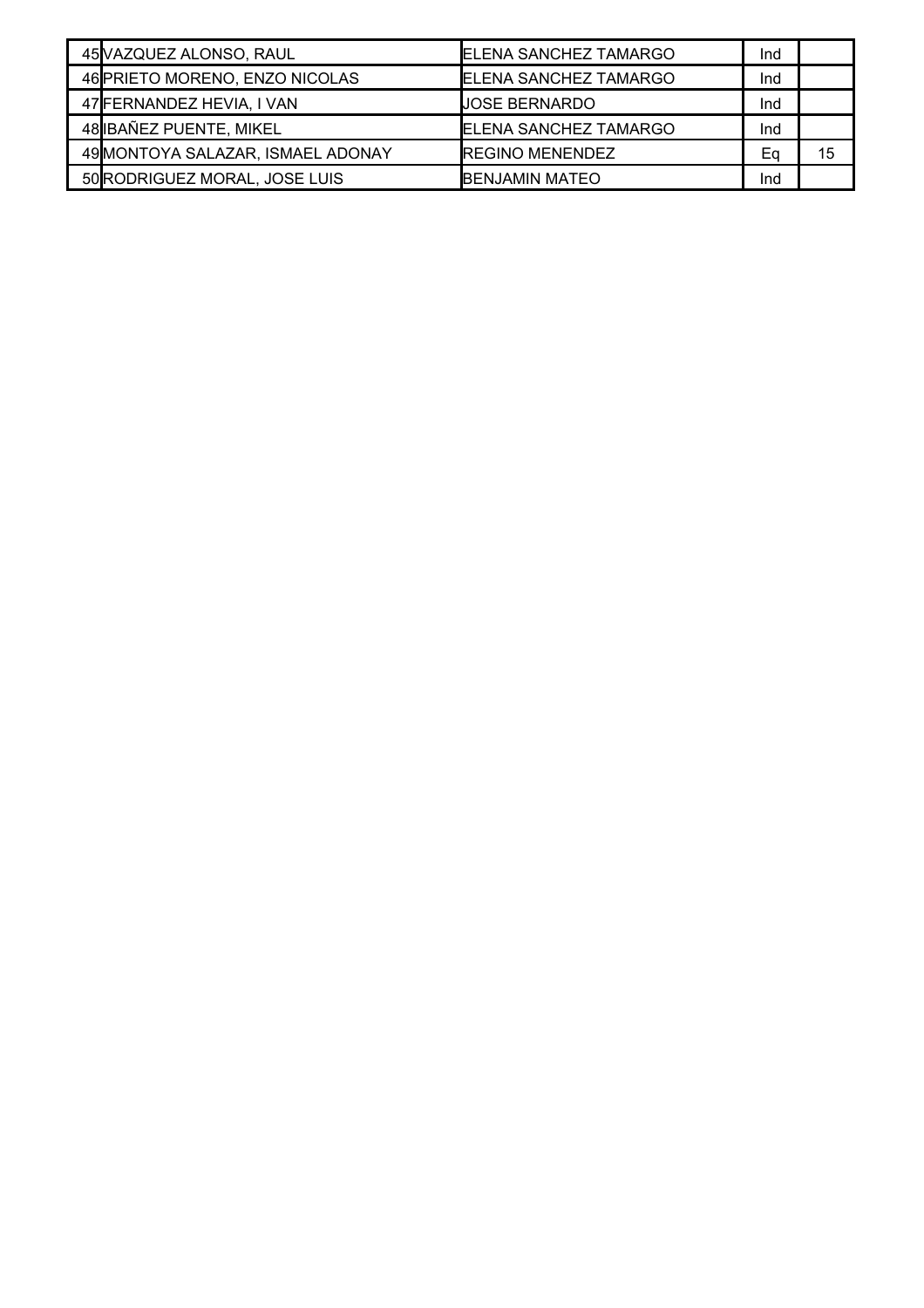|                | XXXII CROSS DE LAVIANA 2021. 2º Clasificatorio Zona Nalón JJDD del Principado |                         |  |  |
|----------------|-------------------------------------------------------------------------------|-------------------------|--|--|
|                | POLA DE LAVIANA, 17/12/2021                                                   |                         |  |  |
|                | <b>CLASIFICACIONES EQUIPOS Categoría BENJAMIN MASCULINO</b>                   |                         |  |  |
| $1^{\circ}$    | C.P. ELENA SÁNCHEZ TAMARGO (LAVIANA)                                          |                         |  |  |
| Gral.          |                                                                               | <b>PUNTOS</b>           |  |  |
|                | 1SUAREZ SANCHEZ, MATEO                                                        |                         |  |  |
|                | 3 MARTINEZ IGLESIAS, I YAN                                                    | دن                      |  |  |
|                | 4 FERNANDEZ DIA, DAVID                                                        | $\overline{\mathbf{r}}$ |  |  |
|                |                                                                               | 8                       |  |  |
| $2^{\circ}$    | <b>C.P. JOSÉ BERNARDO (LANGREO)</b>                                           |                         |  |  |
| Gral.          |                                                                               | <b>PUNTOS</b>           |  |  |
|                | 2IGLESIAS VAZQUEZ, PABLO                                                      | $\overline{c}$          |  |  |
|                | 6 FERNANDEZ FANJUL, MARTIN                                                    | $\overline{5}$          |  |  |
|                | 14 VELASCO GARCIA, RAUL                                                       | $\overline{8}$          |  |  |
|                |                                                                               | 15                      |  |  |
| 3 <sup>o</sup> | <b>C.P. TURIELLOS (LANGREO)</b>                                               |                         |  |  |
| Gral.          |                                                                               | <b>PUNTOS</b>           |  |  |
|                | 8 VALDES FERNANDEZ, HUGO                                                      | $6 \mid$                |  |  |
|                | 10 GARCIA GUTIERREZ, ENOL                                                     | $\overline{7}$          |  |  |
|                | 36 CAO TOBOADA, LUIS                                                          | 12                      |  |  |
|                |                                                                               | $\overline{25}$         |  |  |

|       | C.P. LADA (LANGREO)         |               |
|-------|-----------------------------|---------------|
| Gral. |                             | <b>PUNTOS</b> |
|       | 22 GARCIA FERNANDEZ, ADRIAN | 91            |
|       | 31 MARTINEZ FERNANDEZ, OLAY | 10I           |
|       | 32 GARCIA GONZALEZ, OLIVER  |               |
|       |                             | 30            |

| 5°    | <b>C.P. REGINO MENÉNDEZ (LANGREO)</b> |               |
|-------|---------------------------------------|---------------|
| Gral. |                                       | <b>PUNTOS</b> |
|       | 37 GIACUSA RIESGO, FRANCISCO DANIEL   | 13I           |
|       | 38 GARCIA HERNANDEZ, BRAYAN           | 141           |
|       | 49 MONTOYA SALAZAR. ISMAEL ADONAY     | 15            |
|       |                                       | 42            |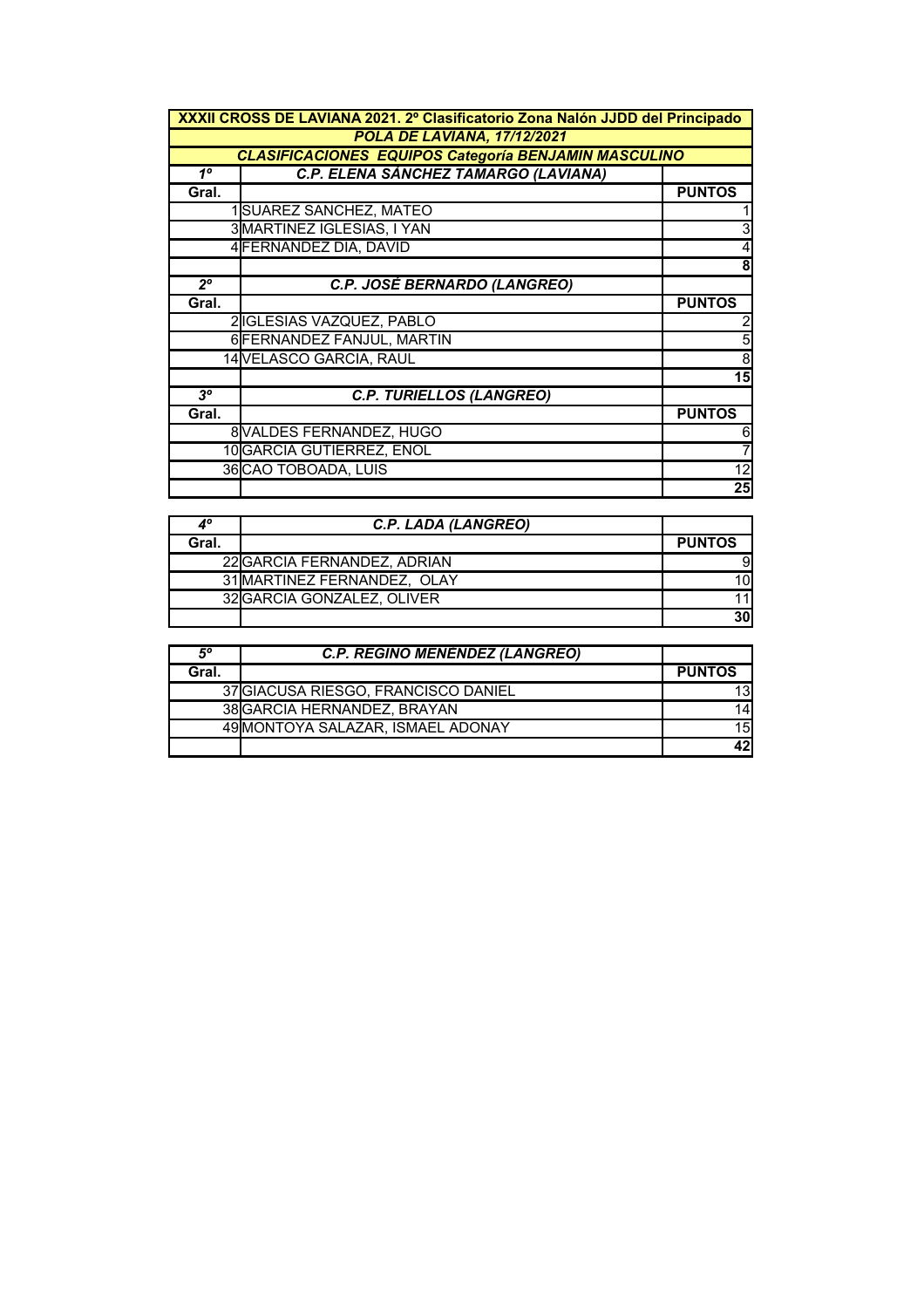|                | XXXII CROSS DE LAVIANA 2021. 2º Clasificatorio Zona Nalón JJDD del Principado |                              |     |                |  |  |  |
|----------------|-------------------------------------------------------------------------------|------------------------------|-----|----------------|--|--|--|
|                | POLA DE LAVIANA, 17/12/2021                                                   |                              |     |                |  |  |  |
|                | <b>CLASIFICACIONES Categoría ALEVÍN FEMENINO</b>                              |                              |     |                |  |  |  |
| N <sup>o</sup> | <b>NOMBRE</b>                                                                 | <b>CENTRO O CLUB</b>         |     | Eq/Ind Puntos  |  |  |  |
|                | 1LOPEZ HERNANDEZ, OLAYA                                                       | ELENA SANCHEZ TAMARGO        | Eq  | $\mathbf{1}$   |  |  |  |
|                | 2 CASTRO FERNANDEZ, AINHOA                                                    | <b>TURIELLOS</b>             | Ind |                |  |  |  |
|                | 3GUTIERREZ TOIMIL, IRIA                                                       | JOSE BERNARDO                | Eq  | $\overline{2}$ |  |  |  |
|                | 4 PEREZ CARRIO, DANIELA                                                       | <b>BEATA I. SANTO TOMAS</b>  | Eq  | 3              |  |  |  |
|                | 5GOMEZ CUETOS, ELSA                                                           | <b>ELENA SANCHEZ TAMARGO</b> | Eq  | $\overline{4}$ |  |  |  |
|                | 6 VAZQUEZ DEL RIO, CAYETANA                                                   | <b>BEATA I. SANTO TOMAS</b>  | Eq  | 5              |  |  |  |
|                | 7GARCIA SUAREZ, ELENA                                                         | <b>ELENA SANCHEZ TAMARGO</b> | Eq  | 6              |  |  |  |
|                | 8 ALONSO LOPEZ, CRISTINA                                                      | <b>ELENA SANCHEZ TAMARGO</b> | Ind |                |  |  |  |
|                | 9ORDIZ LOPEZ, CELIA                                                           | <b>GERVASIO RAMOS</b>        | Ind |                |  |  |  |
|                | 10 ARGUELLES ALVAREZ, DANIELLA                                                | <b>JOSE BERNARDO</b>         | Eq  | $\overline{7}$ |  |  |  |
|                | 11 FANJUL RODRIGUEZ, ALBA                                                     | <b>BEATA I. SANTO TOMAS</b>  | Eq  | 8              |  |  |  |
|                | 12ZAPICO IZQUIERDO, DANIELA                                                   | <b>CLARA CAMPOAMOR</b>       | Ind |                |  |  |  |
|                | 13 DIAZ FERREIRA, LEIRE                                                       | <b>ELENA SANCHEZ TAMARGO</b> | Ind |                |  |  |  |
|                | 14OUBEL LAGO, SARO                                                            | <b>ELENA SANCHEZ TAMARGO</b> | Ind |                |  |  |  |
|                | 15 CHICO SANCHEZ, INES                                                        | <b>JOSE BERNARDO</b>         | Eq  | 9              |  |  |  |
|                | 16 PLEITE SUCO, HELENA                                                        | <b>ELENA SANCHEZ TAMARGO</b> | Ind |                |  |  |  |
|                | 17ROSAS PRIETO, MARINA                                                        | <b>JOSE BERNARDO</b>         | Ind |                |  |  |  |
|                | 18 FUENTE GARRIDO, CARLA                                                      | <b>ELENA SANCHEZ TAMARGO</b> | Ind |                |  |  |  |
|                | 19GONZALEZ BRITO, CARLOTA                                                     | <b>JOSE BERNARDO</b>         | Ind |                |  |  |  |
|                | 20 CHICO SANCHEZ, CANDELA                                                     | <b>JOSE BERNARDO</b>         | Ind |                |  |  |  |
|                | 21 ALVAREZ ALONSO, TELMA                                                      | <b>ELENA SANCHEZ TAMARGO</b> | Ind |                |  |  |  |
|                | 22 SANCHEZ NOVAL, MARTINA                                                     | ELENA SANCHEZ TAMARGO        | Ind |                |  |  |  |
|                | 23 MIGUEZ FERNANDEZ, MARIA                                                    | <b>ELENA SANCHEZ TAMARGO</b> | Ind |                |  |  |  |
|                | 24 GAMONAL FLOREZ, LUCIA                                                      | <b>JOSE BERNARDO</b>         | Ind |                |  |  |  |
|                | 25 AZNAR FERNANDEZ, NAYRA                                                     | <b>JOSE BERNARDO</b>         | Ind |                |  |  |  |
|                | 26 CAMPORRO RODRIGUEZ, NEREA                                                  | <b>REGINO MENENDEZ</b>       | Ind |                |  |  |  |
|                | 27 FERNANDEZ MARTINEZ, CANDELA                                                | <b>JOSE BERNARDO</b>         | Ind |                |  |  |  |
|                | 28 CUETOS CUPULL, VALERIA                                                     | <b>ELENA SANCHEZ TAMARGO</b> | Ind |                |  |  |  |
|                | 29 FERNANDEZ LOBO, IRIA                                                       | <b>REGINO MENENDEZ</b>       | Ind |                |  |  |  |
|                | 30 BRAHIM, FATMA                                                              | <b>JOSE BERNARDO</b>         | Ind |                |  |  |  |
|                | 31 HADI CHERGUE, ROEYA                                                        | <b>JOSE BERNARDO</b>         | Ind |                |  |  |  |
|                | 32 MENENDEZ GARCIA, PAOLA                                                     | <b>JOSE BERNARDO</b>         | Ind |                |  |  |  |
|                | 33 PORTILLO FERNANDEZ, ADRIANA                                                | ELENA SANCHEZ TAMARGO        | Ind |                |  |  |  |
|                | 34 GARCIA TUYA, CELIA                                                         | <b>JOSE BERNARDO</b>         | Ind |                |  |  |  |
|                | 35 CORRAL RUIZ, LAURA                                                         | <b>BENJAMIN MATEO</b>        | Eq  | 10             |  |  |  |
|                | 36 GARACIA CHARNECO, CHARY                                                    | <b>JOSE BERNARDO</b>         | Ind |                |  |  |  |
|                | 37 PERAN ARGUELLES, JULIA                                                     | <b>JOSE BERNARDO</b>         | Ind |                |  |  |  |
|                | 38 FERNANDEZ FERNANDEZ, ZOE                                                   | <b>JOSE BERNARDO</b>         | Ind |                |  |  |  |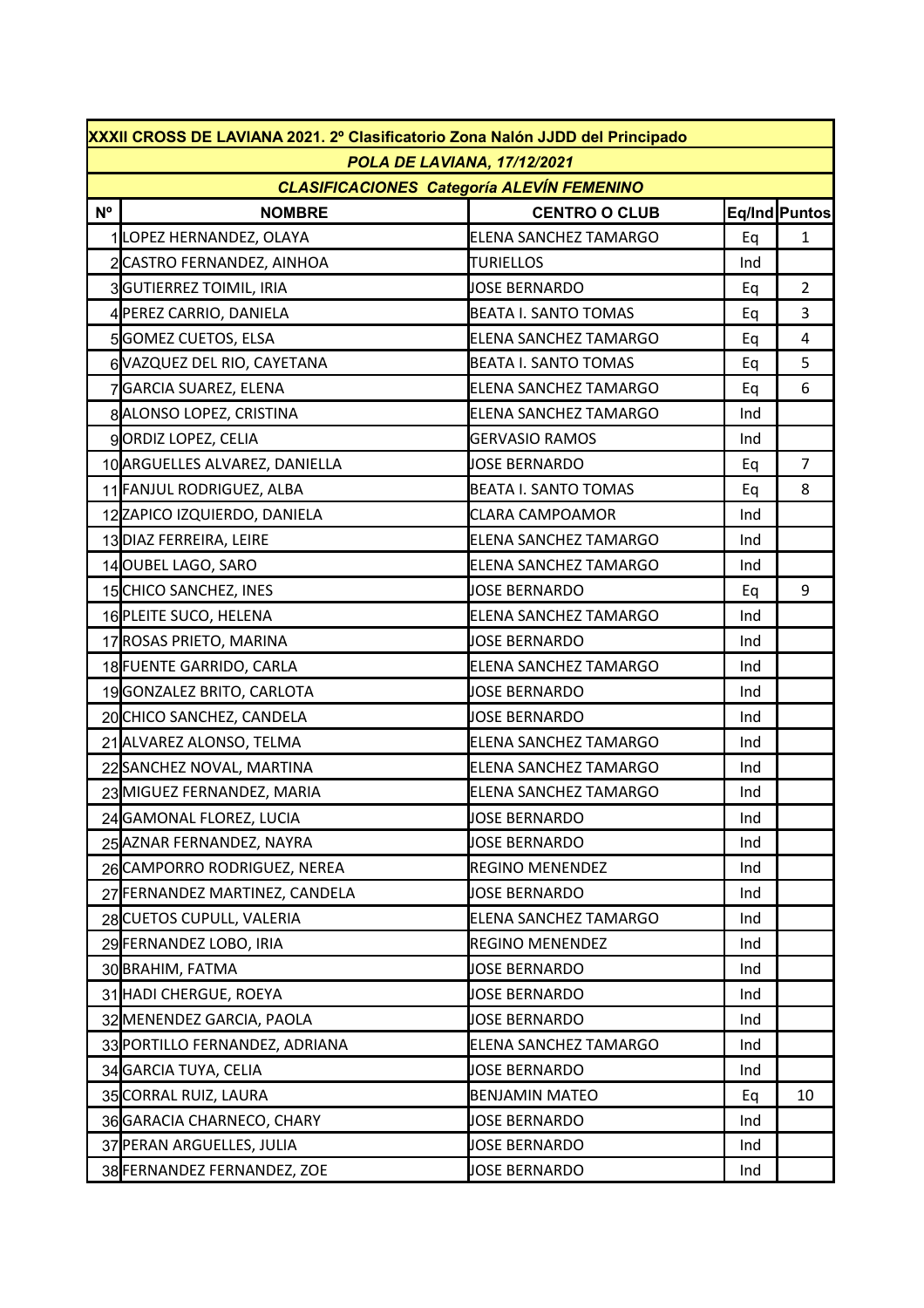| 39 SOLIS BARBON, CELIA     | <b>UOSE BERNARDO</b>   | Ind |    |
|----------------------------|------------------------|-----|----|
| 40 TYMOSHENKO ZAPOTOTSKA   | <b>UOSE BERNARDO</b>   | Ind |    |
| 41 SERVIDE, JULIA          | <b>IBENJAMIN MATEO</b> | Ea  | 11 |
| 42JIMENEZ VALDES, CARLA    | IBENJAMIN MATEO        | Eq  | 12 |
| 43 GARCIA IGLEISAS, IRATXE | BENJAMIN MATEO         | Ind |    |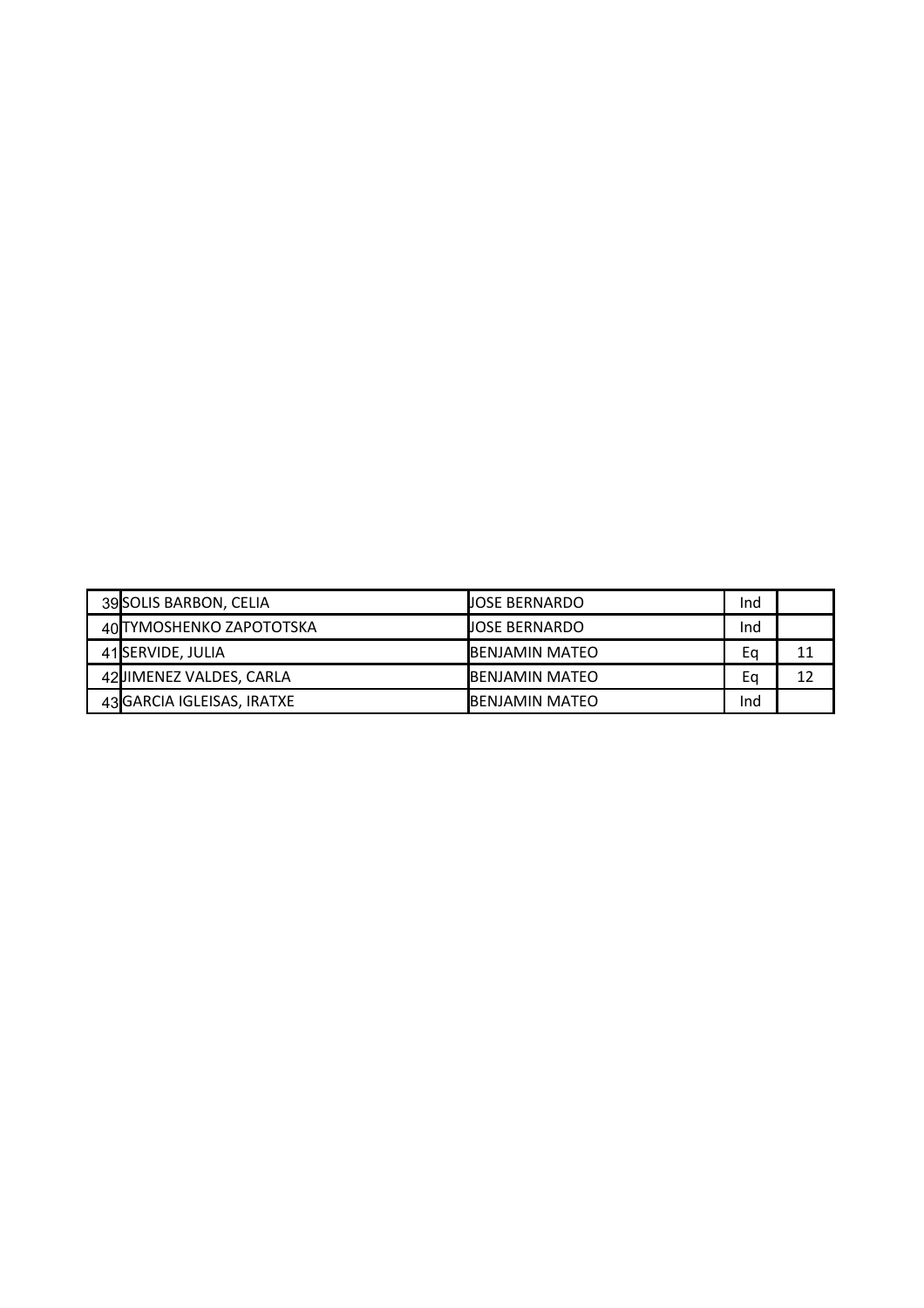|                | XXII CROSS DE LAVIANA 2021. 2º Clasificatorio Zona Nalón JJDD del Principado |                  |  |  |  |  |
|----------------|------------------------------------------------------------------------------|------------------|--|--|--|--|
|                | POLA DE LAVIANA, 17/12/2021                                                  |                  |  |  |  |  |
|                | <b>CLASIFICACIONES EQUIPOS Categoría ALEVÍN FEMENINO</b>                     |                  |  |  |  |  |
| 1 <sup>°</sup> | C.P. ELENA SÁNCHEZ TAMARGO (LAVIANA)                                         | <b>PUNTOS</b>    |  |  |  |  |
| Gral.          |                                                                              |                  |  |  |  |  |
|                | 1LOPEZ HERNANDEZ, OLAYA                                                      |                  |  |  |  |  |
|                | 5GOMEZ CUETOS, ELSA                                                          |                  |  |  |  |  |
|                | 7GARCIA SUAREZ, ELENA                                                        | 6                |  |  |  |  |
|                |                                                                              | 11               |  |  |  |  |
| $2^{\circ}$    | C. BEATA IMELDA-SANTO TOMÁS                                                  | <b>PUNTOS</b>    |  |  |  |  |
| Gral.          |                                                                              |                  |  |  |  |  |
|                | 4 PEREZ CARRIO, DANIELA                                                      | 3                |  |  |  |  |
|                | 6 VAZQUEZ DEL RIO, CAYETANA                                                  | 5                |  |  |  |  |
|                | 11 FANJUL RODRIGUEZ, ALBA                                                    | 8                |  |  |  |  |
|                |                                                                              | $\overline{16}$  |  |  |  |  |
| 3 <sup>o</sup> | <b>C.P. JOSÉ BERNARDO (LANGREO)</b>                                          | <b>PUNTOS</b>    |  |  |  |  |
| Gral.          |                                                                              |                  |  |  |  |  |
|                | 3GUTIERREZ TOIMIL, IRIA                                                      | $\overline{2}$   |  |  |  |  |
|                | 10 ARGUELLES ALVAREZ, DANIELLA                                               |                  |  |  |  |  |
|                | 15 CHICO SANCHEZ, INES                                                       | $\boldsymbol{9}$ |  |  |  |  |
|                |                                                                              | 18               |  |  |  |  |
|                |                                                                              |                  |  |  |  |  |
| $4^\circ$      | C.P. BENJAMÍN MATEO (LANGREO)                                                | <b>PUNTOS</b>    |  |  |  |  |
|                | 35 CORRAL RUIZ, LAURA                                                        | 10               |  |  |  |  |
|                | 41 SERVIDE, JULIA                                                            | 11               |  |  |  |  |
|                | 42JIMENEZ VALDES, CARLA                                                      | 12               |  |  |  |  |
|                |                                                                              | 33               |  |  |  |  |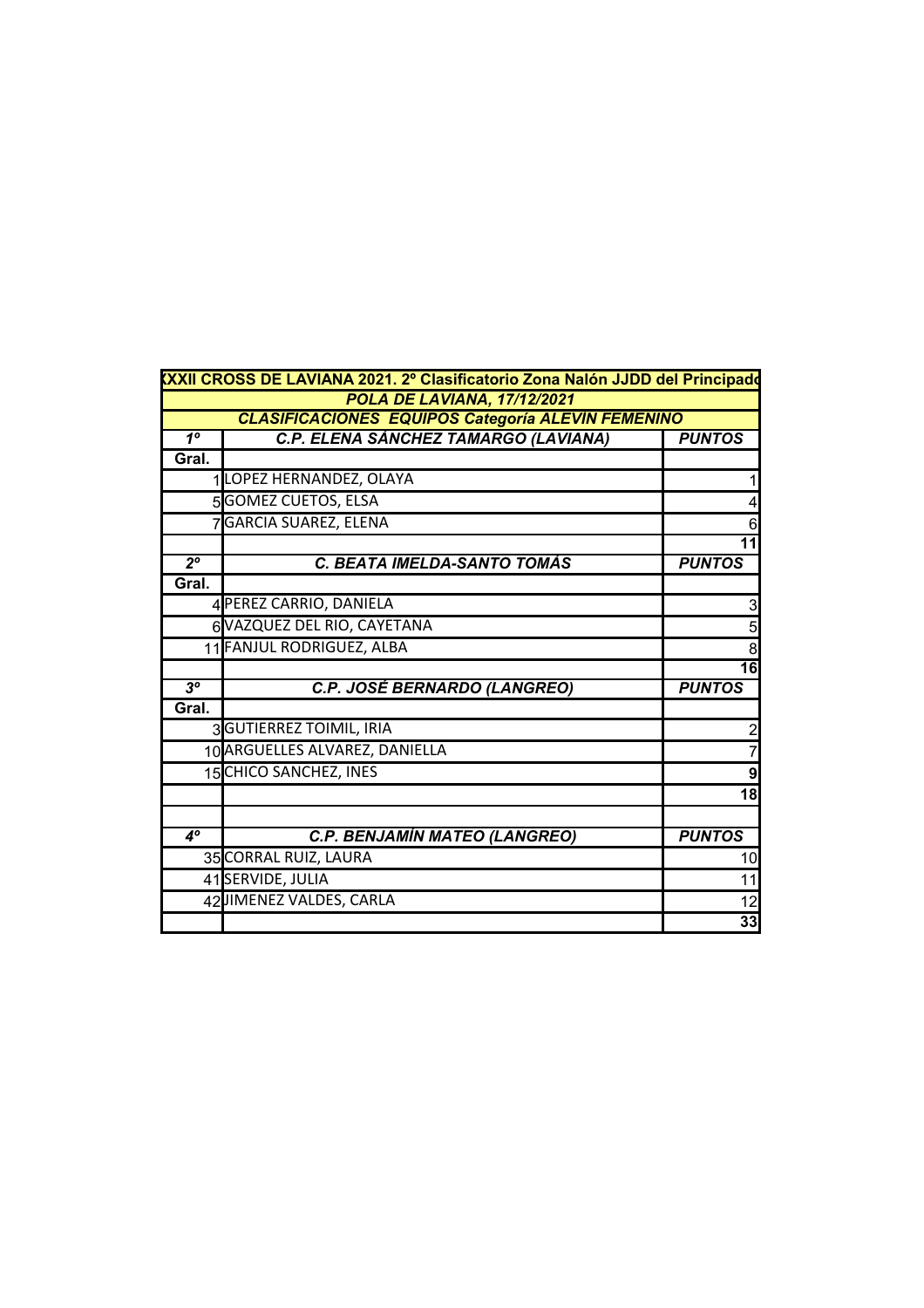|             | XXXI CROSS DE LAVIANA 2019. 2º Clasificatorio Zona Nalón JJDD del Principado  |                              |     |                |  |  |  |
|-------------|-------------------------------------------------------------------------------|------------------------------|-----|----------------|--|--|--|
|             | XXXII CROSS DE LAVIANA 2021. 2º Clasificatorio Zona Nalón JJDD del Principado |                              |     |                |  |  |  |
|             |                                                                               | POLA DE LAVIANA, 17/12/2021  |     |                |  |  |  |
|             | <b>CLASIFICACIONES Categoría ALEVÍN MASCULINO</b>                             |                              |     |                |  |  |  |
| $N^{\circ}$ | <b>NOMBRE</b>                                                                 | <b>CENTRO O CLUB</b>         |     | Eq/Ind Puntos  |  |  |  |
|             | 1RIERA YAÑEZ, ALEJANDRO                                                       | <b>EULALIA A.L.</b>          | Ind |                |  |  |  |
|             | 2LOPEZ MAGADAN, MATEO                                                         | <b>BEATA I. SANTO TOMAS</b>  | Ind |                |  |  |  |
|             | 3F ABLANEDO, LUCCA                                                            | <b>JOSE BERNARDO</b>         | Eq  | $\mathbf{1}$   |  |  |  |
|             | 4LOPEZ CORRAL, JORGE                                                          | <b>ELENA SANCHEZ TAMARGO</b> | Eq  | $\overline{2}$ |  |  |  |
|             | 5 MATINEZ CRESPO, MINICHEL                                                    | <b>TURIELLOS</b>             | Ind |                |  |  |  |
|             | 6ALVAREZ FERNANDEZ, LUCAS                                                     | <b>EL BOSQUIN</b>            | Ind |                |  |  |  |
|             | 7 PEREIRA GARCIA, ILLAN                                                       | <b>JOSE BERNARDO</b>         | Eq  | 3              |  |  |  |
|             | 8COFIÑO CORRAL, DAVID                                                         | ELENA SANCHEZ TAMARGO        | Eq  | $\overline{a}$ |  |  |  |
|             | 9 FERNANDEZ ALONSO, DANIEL                                                    | ELENA SANCHEZ TAMARGO        | Eq  | 5              |  |  |  |
|             | 10 RODRIGUES DE OLIVEIRA, IGOR                                                | <b>JOSE BERNARDO</b>         | Eq  | 6              |  |  |  |
|             | 11 CASTAÑO FERNANDEZ, ULISES                                                  | ELENA SANCHEZ TAMARGO        | Ind |                |  |  |  |
|             | 12 NIETO MARTINEZ EINAR                                                       | <b>JOSE BERNARDO</b>         | Ind |                |  |  |  |
|             | 13 CORTE IGLESIAS, MARCOS                                                     | ELENA SANCHEZ TAMARGO        | Ind |                |  |  |  |
|             | 14 CASAL PEREZ, ISAAC                                                         | <b>JOSE BERNARDO</b>         | Ind |                |  |  |  |
|             | 15EL GHAYAT, KARIM                                                            | <b>JOSE BERNARDO</b>         | Ind |                |  |  |  |
|             | 16 CIPRIAN SANCHEZ, UNAI                                                      | ELENA SANCHEZ TAMARGO        | Ind |                |  |  |  |
|             | 17 BERNARDO GARCIA, SERGIO                                                    | ELENA SANCHEZ TAMARGO        | Ind |                |  |  |  |
|             | 18 CASTAÑO TORRE, DANIEL                                                      | ELENA SANCHEZ TAMARGO        | Ind |                |  |  |  |
|             | 19SUAREZ REVUELTA, NICOLAS                                                    | ELENA SANCHEZ TAMARGO        | Ind |                |  |  |  |
|             | 20 MARTINEZ FERNANDEZ, HUGO                                                   | ELENA SANCHEZ TAMARGO        | Ind |                |  |  |  |
|             | 21 CORTE VALDES, MIGUEL                                                       | <b>REGINO MENENDEZ</b>       | Ind |                |  |  |  |
|             | 22 HEVIA FERNANDEZ, ENEKO                                                     | ELENA SANCHEZ TAMARGO        | Ind |                |  |  |  |
|             | 23 SANCHEZ FERNANDEZ, HECTOR                                                  | ELENA SANCHEZ TAMARGO        | Ind |                |  |  |  |
|             | 24 PEÑA RODRIGUEZ LLERANDI                                                    | JOSE BERNARDO                | Ind |                |  |  |  |
|             | 25 HURTADO FALLA, NICOLAS                                                     | <b>BEATA I. SANTO TOMAS</b>  | Ind |                |  |  |  |
|             | 26 GUILLEN FERNANDEZ, ALBERTO                                                 | ELENA SANCHEZ TAMARGO        | Ind |                |  |  |  |
|             | 27 MARTINEZ ROCES, GAEL                                                       | MARIA INMACULADA             | Ind |                |  |  |  |
|             | 28 IGLESIAS FERNANDEZ, PABLO                                                  | <b>JOSE BERNARDO</b>         | Ind |                |  |  |  |
|             | 29 ALVAREZ ALVAREZ, MATEO                                                     | ELENA SANCHEZ TAMARGO        | Ind |                |  |  |  |
|             | 30 EZAMA ALBOR, RAUL                                                          | MARIA INMACULADA             | Ind |                |  |  |  |
|             | 31 GARCIA OREJON, IKER                                                        | <b>JOSE BERNARDO</b>         | Ind |                |  |  |  |
|             | 32 SUAREZ FERNANDEZ, HUGO                                                     | ELENA SANCHEZ TAMARGO        | Ind |                |  |  |  |
|             | 33 MATOS SANTANA, MICHAEL                                                     | JOSE BERNARDO                | Ind |                |  |  |  |
|             | 34 ALVAREZ GIL, MAURO                                                         | <b>JOSE BERNARDO</b>         | Ind |                |  |  |  |
|             | 35 GARICA GLUSZEK, DANIEL                                                     | ELENA SANCHEZ TAMARGO        | Ind |                |  |  |  |
|             | 36 HUERTA SUAREZ, AITOR                                                       | ELENA SANCHEZ TAMARGO        | Ind |                |  |  |  |
|             | 37 FERNANDEZ FERNANDEZ, DANIEL                                                | ELENA SANCHEZ TAMARGO        | Ind |                |  |  |  |
|             | 38 ARJONA FERNANDEZ, DARIO                                                    | ELENA SANCHEZ TAMARGO        | Ind |                |  |  |  |
|             | 39 PRADO PEREZ, MARTIN                                                        | ELENA SANCHEZ TAMARGO        | Ind |                |  |  |  |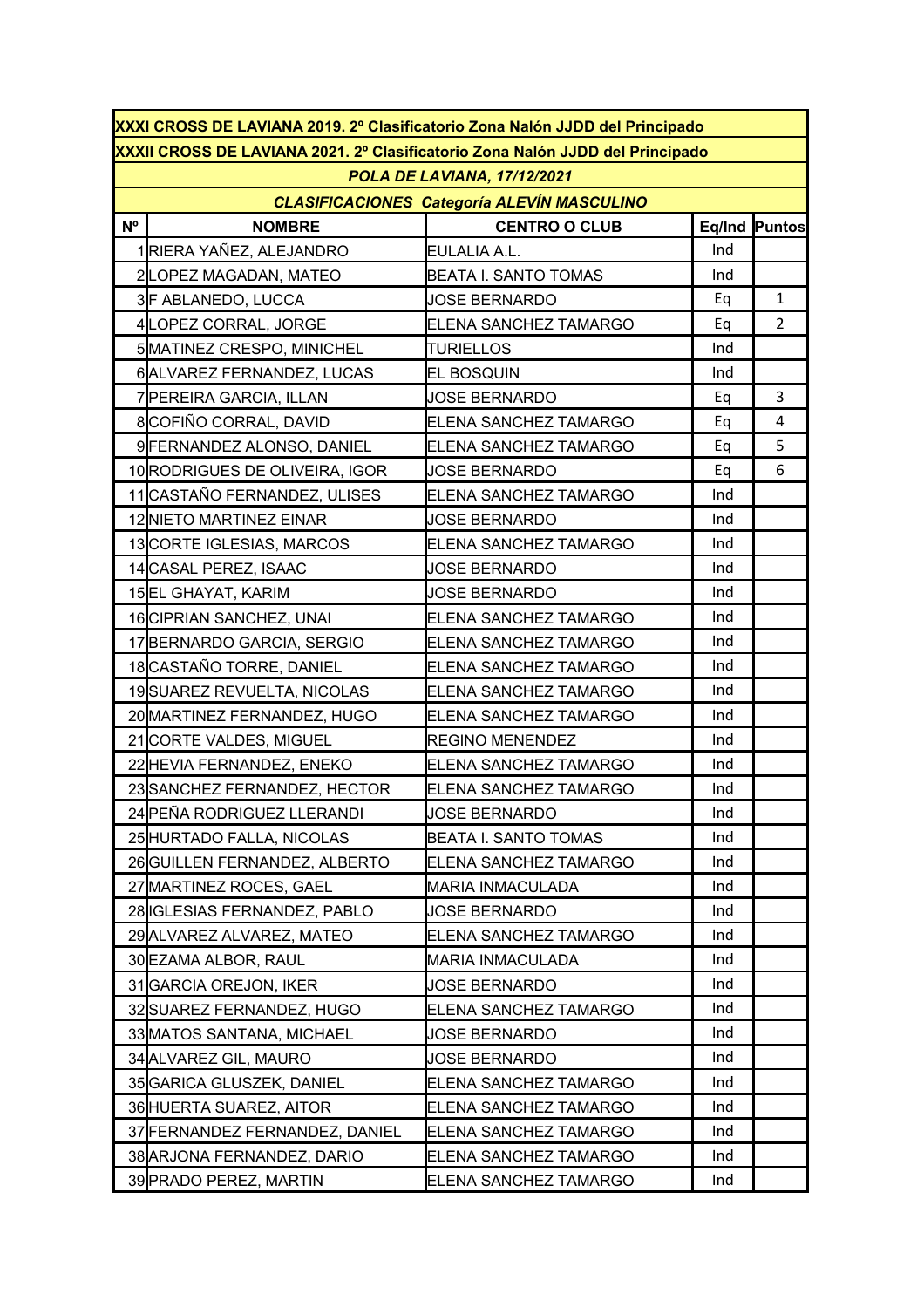| 40 CARRIO VALLE, JONASA           | ELENA SANCHEZ TAMARGO  | Ind |                |
|-----------------------------------|------------------------|-----|----------------|
| 41 ALONSO HEREDIA, ENOL           | <b>JOSE BERNARDO</b>   | Ind |                |
| 42 BRAGA FERNANDEZ, DAVID         | ELENA SANCHEZ TAMARGO  | Ind |                |
| 43 MENDEZ IGLESIAS, IZAN          | <b>JOSE BERNARDO</b>   | Ind |                |
| 44 ALVAREZ SOLIS, JEREMIAS        | ELENA SANCHEZ TAMARGO  | Ind |                |
| 45 VISCA FERNANDEZ, LEO           | ELENA SANCHEZ TAMARGO  | Ind |                |
| 46 OLMEDO EXPOSITO, GABRIEL       | <b>JOSE BERNARDO</b>   | Ind |                |
| 47 ELGHAYAT, ADAM                 | <b>JOSE BERNARDO</b>   | Ind |                |
| 48 GIACUSA RIESGO, CONSTANTINO A. | <b>REGINO MENENDEZ</b> | Ind |                |
| 49SIENRA MODINO, DYLAN            | <b>JOSE BERNARDO</b>   | Ind |                |
| 50 LOREIRO ALVAREZ, DARIO         | <b>JOSE BERNARDO</b>   | Ind |                |
| 51 ARGUELLES BLANCO, PABLO        | <b>JOSE BERNARDO</b>   | Ind |                |
| 52 HASSAN, ABU VI                 | ELENA SANCHEZ TAMARGO  | Ind |                |
| 53 GARCIA GUTIERREZ, ILLAN        | <b>JOSE BERNARDO</b>   | Ind |                |
| 54 FERNANDEZ ALVAREZ, GERMAN      | <b>JOSE BERNARDO</b>   | Ind |                |
| 55 FERNANDEZ MARCELINO, DANIEL    | <b>JOSE BERNARDO</b>   | Ind |                |
| 56 MURILLO GIL, MARIO             | ELENA SANCHEZ TAMARGO  | Ind |                |
| 57 GARCIA GONZALEZ, CARLOS        | <b>JOSE BERNARDO</b>   | Ind |                |
| 58 CORRAL RUIZ, UNAY              | <b>BENJAMIN MATEO</b>  | Eq  | $\overline{7}$ |
| 59 ALZOURI, OMAR                  | <b>BENJAMIN MATEO</b>  | Eq  | 8              |
| 60 FERNANDEZ GONZALEZ, ADRIAN     | <b>JOSE BERNARDO</b>   | Ind |                |
| 61 GARCIA GUTIERREZ, EFREN        | <b>JOSE BERNARDO</b>   | Ind |                |
| 62 CORRAL SANCHEZ, JAVIER         | <b>BENJAMIN MATEO</b>  | Eq  | 9              |
| 63 PEREZ BARAGAÑO, ALEX           | <b>JOSE BERNARDO</b>   | Ind |                |
| 64 FERNANDEZ GARCIA, YERAY        | <b>JOSE BERNARDO</b>   | Ind |                |
| 65 MENDOZA FERREIRO, ANZONI       | <b>JOSE BERNARDO</b>   | Ind |                |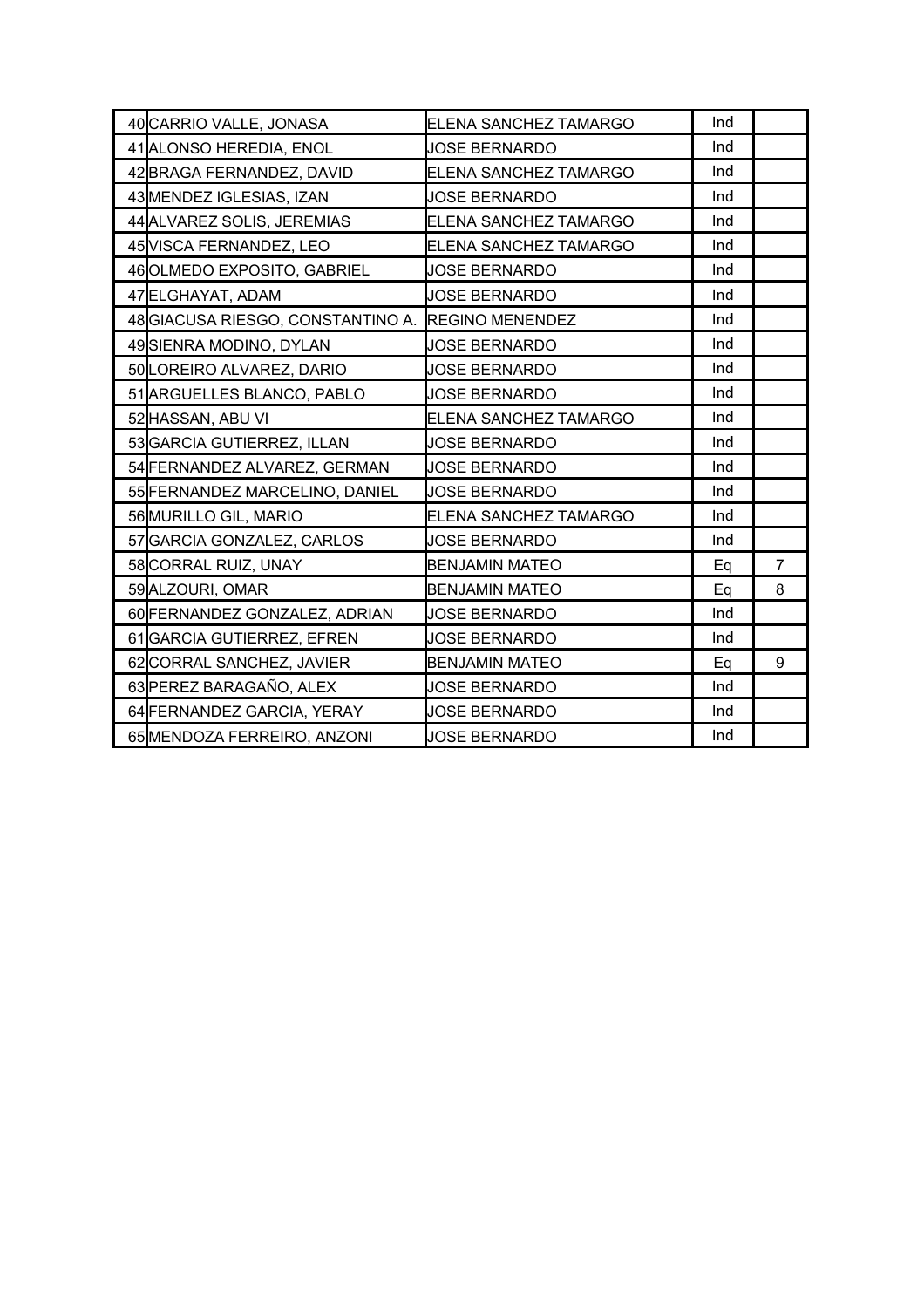| XXXII CROSS DE LAVIANA 2021. 2º Clasificatorio Zona Nalón JJDD del Principado |                                                           |               |  |  |  |
|-------------------------------------------------------------------------------|-----------------------------------------------------------|---------------|--|--|--|
|                                                                               | POLA DE LAVIANA, 17/12/2021                               |               |  |  |  |
|                                                                               | <b>CLASIFICACIONES EQUIPOS Categoría ALEVIN MASCULINO</b> |               |  |  |  |
| $1^{\circ}$                                                                   | C.P. JOSÉ BERNARDO (LANGREO)                              |               |  |  |  |
| Gral.                                                                         |                                                           | <b>PUNTOS</b> |  |  |  |
|                                                                               | 3F ABLANEDO, LUCCA                                        |               |  |  |  |
|                                                                               | 7 PEREIRA GARCIA, ILLAN                                   |               |  |  |  |
|                                                                               | 10 RODRIGUES DE OLIVEIRA, IGOR                            | 6             |  |  |  |
|                                                                               |                                                           | 10            |  |  |  |
| $2^{\circ}$                                                                   | C.P. ELENA SÁNCHEZ TAMARGO (LAVIANA)                      |               |  |  |  |
| Gral.                                                                         |                                                           | <b>PUNTOS</b> |  |  |  |
|                                                                               | 4LOPEZ CORRAL, JORGE                                      |               |  |  |  |
|                                                                               | 8COFIÑO CORRAL, DAVID                                     |               |  |  |  |
|                                                                               | 9 FERNANDEZ ALONSO, DANIEL                                |               |  |  |  |
|                                                                               |                                                           |               |  |  |  |
| $3^o$                                                                         | <b>C.P. BENJAMÍN MATEO (LANGREO)</b>                      |               |  |  |  |
| Gral.                                                                         |                                                           | <b>PUNTOS</b> |  |  |  |
|                                                                               | 58 CORRAL RUIZ, UNAY                                      |               |  |  |  |
|                                                                               | 59 ALZOURI, OMAR                                          | 8             |  |  |  |
|                                                                               | 62 CORRAL SANCHEZ, JAVIER                                 |               |  |  |  |
|                                                                               |                                                           | 24            |  |  |  |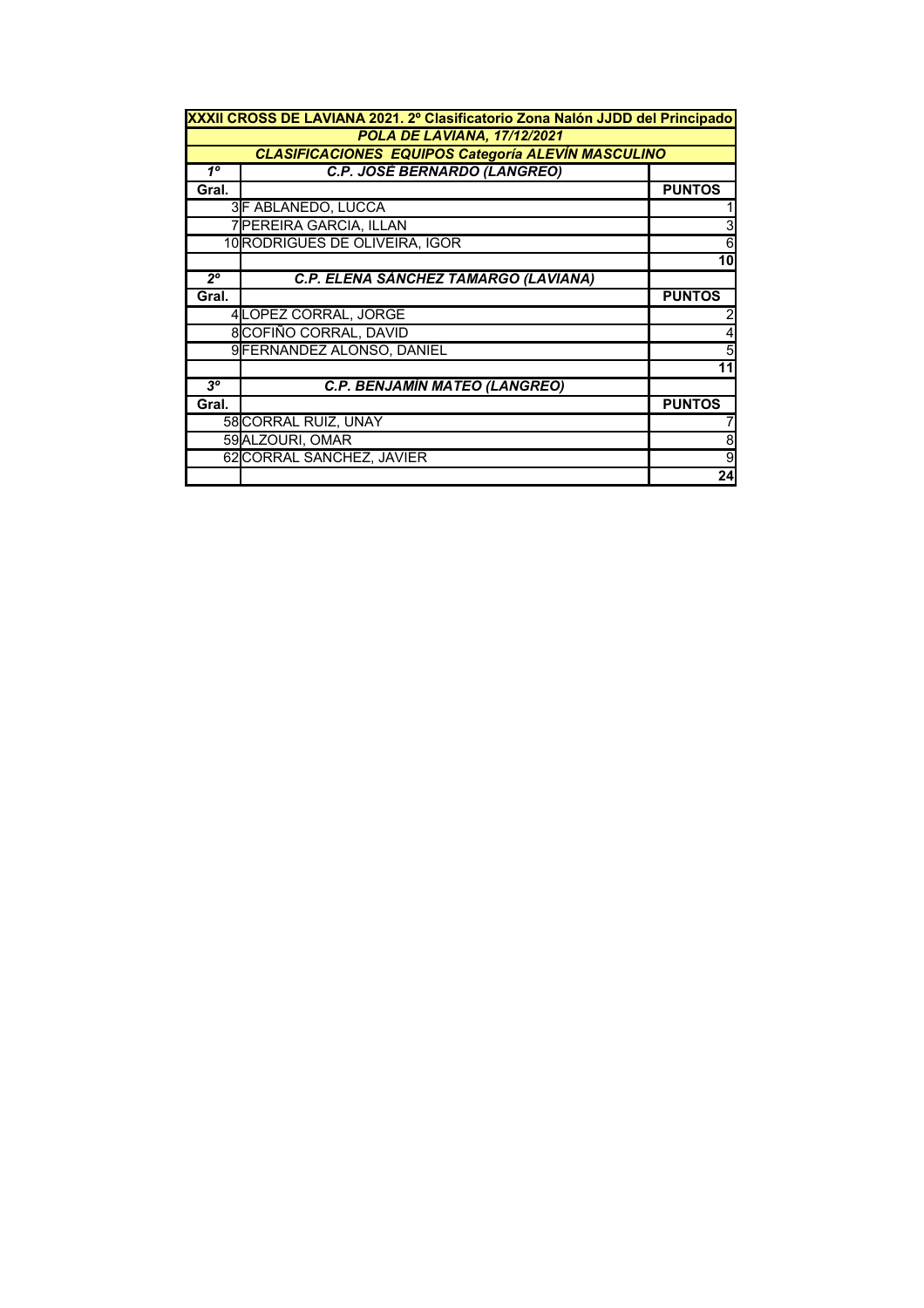|             | XXXII CROSS DE LAVIANA 2021. 2º Clasificatorio Zona Nalón JJDD del Principado |                               |     |                 |  |  |
|-------------|-------------------------------------------------------------------------------|-------------------------------|-----|-----------------|--|--|
|             | POLA DE LAVIANA, 17/12/2021                                                   |                               |     |                 |  |  |
|             | <b>CLASIFICACIONES Categoría INFANTIL FEMENINO</b>                            |                               |     |                 |  |  |
| $N^{\circ}$ | <b>NOMBRE</b>                                                                 | CENTRO O CLUB                 |     | Eq/Ind   Puntos |  |  |
|             | 1RODRIGUEZ GONZALEZ, AMAYA                                                    | <b>REY AURELIO</b>            | Ind |                 |  |  |
|             | 2ZAPICO CUETOS, INES                                                          | <b>JOSE BERNARDO</b>          | Eq  | $\mathbf{1}$    |  |  |
|             | 3 SUAREZ GARCIA, CANDELA                                                      | <b>JUAN JOSE CALVO MIGUEL</b> | Ind |                 |  |  |
|             | 4 FERNANDEZ MARTINEZ, INES                                                    | ELENA SANCHEZ TAMARGO         | Eq  | $\overline{2}$  |  |  |
|             | 5 NOVAL SUAREZ, LUA                                                           | ELENA SANCHEZ TAMARGO         | Eq  | 3               |  |  |
|             | 6BLANCO ALVAREZ, ALBA                                                         | ELENA SANCHEZ TAMARGO         | Eq  | 4               |  |  |
|             | 7GARCIA SANCHEZ, LARA                                                         | ELENA SANCHEZ TAMARGO         | Ind |                 |  |  |
|             | 8 PACIN HEVIA, ALEJANDRA                                                      | JUAN JOSE CALVO MIGUEL        | Ind |                 |  |  |
|             | 9 PEREZ GONZALEZ, ANA                                                         | ELENA SANCHEZ TAMARGO         | Ind |                 |  |  |
|             | 10 SANZ HOSTIA, SANAYA                                                        | ELENA SANCHEZ TAMARGO         | Ind |                 |  |  |
|             | 11 ARIAS SANCHEZ, LLARA                                                       | ELENA SANCHEZ TAMARGO         | Ind |                 |  |  |
|             | 12 COLUNGA LOJO, LLARA                                                        | <b>JOSE BERNARDO</b>          | Eq  | 5               |  |  |
|             | 13 BRAHIM MOHAMIED, ASMA                                                      | <b>JOSE BERNARDO</b>          | Eq  | 6               |  |  |
|             | 14 RONDEROS ANDRES, CLAUDIA                                                   | <b>JOSE BERNARDO</b>          | Ind |                 |  |  |
|             | 15 VALLE IGLESIAS, NAGORE                                                     | <b>JOSE BERNARDO</b>          | Ind |                 |  |  |
|             | 16 MARCOS LLAMAZARES, ALBA                                                    | <b>JOSE BERNARDO</b>          | Ind |                 |  |  |
|             | 17 MORAN NOVO, LEIRE                                                          | <b>JOSE BERNARDO</b>          | Ind |                 |  |  |

r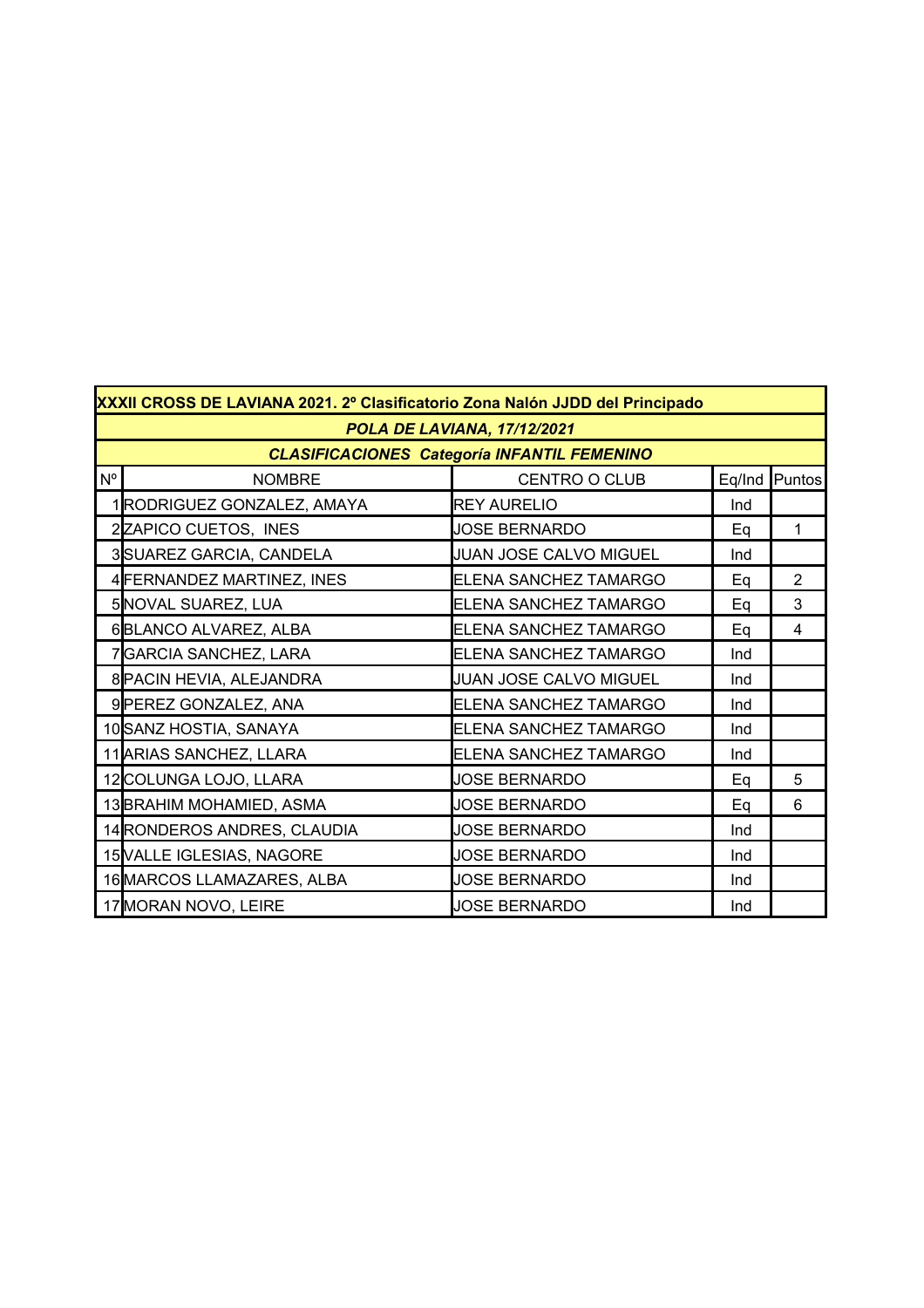| XXXII CROSS DE LAVIANA 2021. 2º Clasificatorio Zona Nalón JJDD del Principado |                                                            |               |  |  |  |
|-------------------------------------------------------------------------------|------------------------------------------------------------|---------------|--|--|--|
|                                                                               | POLA DE LAVIANA, 17/12/2021                                |               |  |  |  |
|                                                                               | <b>CLASIFICACIONES EQUIPOS Categoría INFANTIL FEMENINO</b> |               |  |  |  |
| $1^{\circ}$                                                                   | C.P. ELENA SÁNCHEZ TAMARGO (LAVIANA)                       |               |  |  |  |
| Gral.                                                                         |                                                            | <b>PUNTOS</b> |  |  |  |
|                                                                               | 4 FERNANDEZ MARTINEZ, INES                                 |               |  |  |  |
|                                                                               | 5 NOVAL SUAREZ, LUA                                        |               |  |  |  |
|                                                                               | 6BLANCO ALVAREZ, ALBA                                      |               |  |  |  |
|                                                                               |                                                            |               |  |  |  |
| $2^{\circ}$                                                                   | C.P. JOSÉ BERNARDO (LANGREO)                               |               |  |  |  |
| Gral.                                                                         |                                                            | <b>PUNTOS</b> |  |  |  |
|                                                                               | 2ZAPICO CUETOS, INES                                       |               |  |  |  |
|                                                                               | 12 COLUNGA LOJO, LLARA                                     |               |  |  |  |
|                                                                               | 13 BRAHIM MOHAMIED, ASMA                                   |               |  |  |  |
|                                                                               |                                                            | 12            |  |  |  |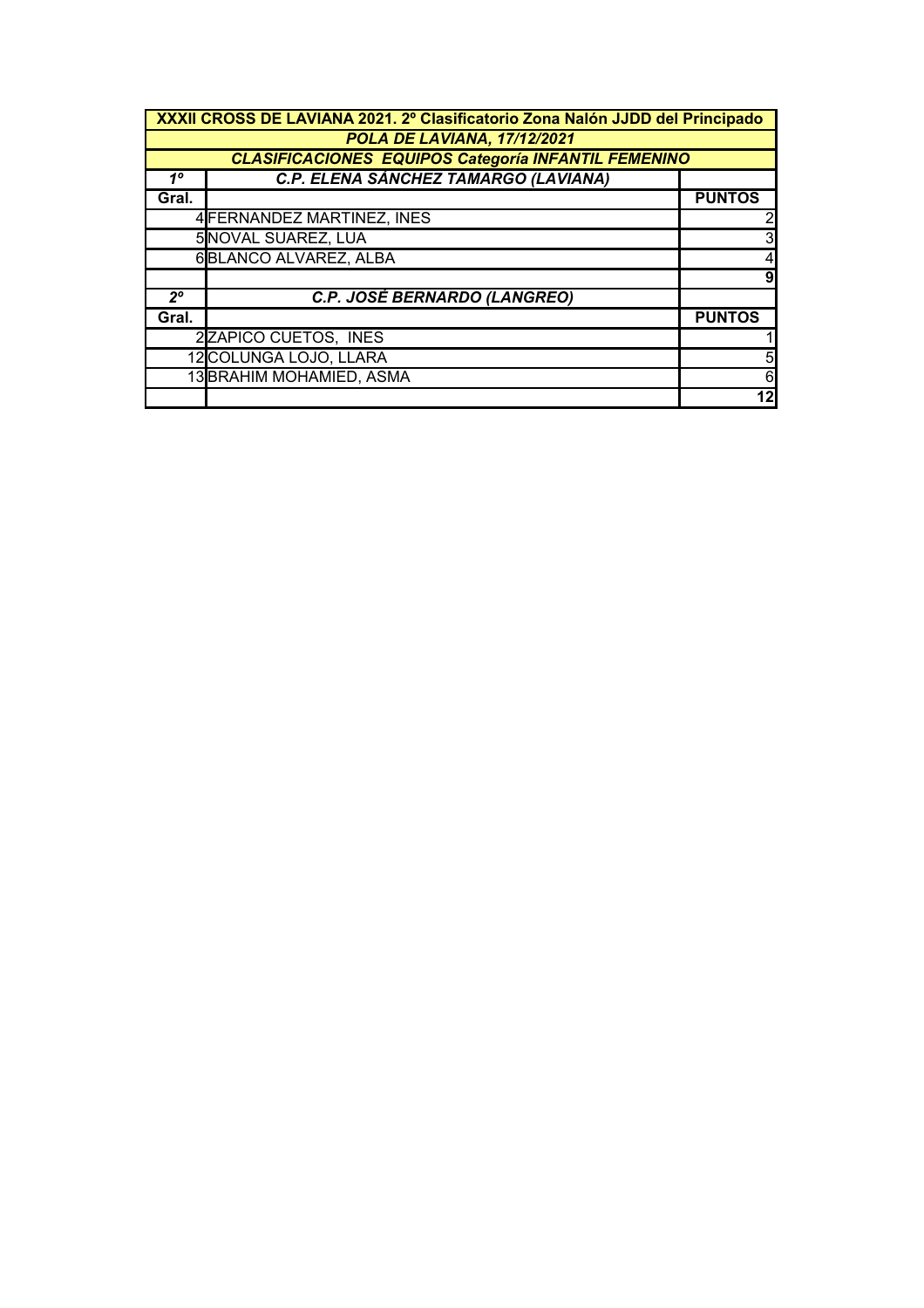|                | XXXII CROSS DE LAVIANA 2021. 2º Clasificatorio Zona Nalón JJDD del Principado |                                                     |               |                |  |  |
|----------------|-------------------------------------------------------------------------------|-----------------------------------------------------|---------------|----------------|--|--|
|                | POLA DE LAVIANA, 17/12/2021                                                   |                                                     |               |                |  |  |
|                |                                                                               | <b>CLASIFICACIONES Categoría INFANTIL MASCULINO</b> |               |                |  |  |
| N <sup>o</sup> | <b>NOMBRE</b>                                                                 | <b>CENTRO O CLUB</b>                                | Eq/Ind Puntos |                |  |  |
|                | CASADO DACOSTA, FELIPE                                                        | LAVIANA ATLETISMO                                   | Ind           |                |  |  |
|                | 2SUAREZ CANTON, LUCA                                                          | <b>JUAN JOSE CALVO MIGUEL</b>                       | Eq            | $\mathbf{1}$   |  |  |
|                | 3DEL VALLE MACHADO, ALBERTO                                                   | ELENA SANCHEZ TAMARGO                               | Eq            | $\overline{2}$ |  |  |
|                | 4 ANTUÑA FUENTES, BONIEL                                                      | ELENA SANCHEZ TAMARGO                               | Eq            | 3              |  |  |
|                | 5ARGUELLES NAVES, ALEX                                                        | JERONIMO G.                                         | Ind           |                |  |  |
|                | 6 PANDIELLA ALONSO, SAUL                                                      | ELENA SANCHEZ TAMARGO                               | Eq            | $\overline{4}$ |  |  |
|                | 7BARBON RUIZ, HUGO                                                            | ELENA SANCHEZ TAMARGO                               | Ind           |                |  |  |
|                | 8 ALVAREZ ALONSO, ADRIAN                                                      | ELENA SANCHEZ TAMARGO                               | Ind           |                |  |  |
|                | 9GONZALEZ DIAZ, JORGE                                                         | ELENA SANCHEZ TAMARGO                               | Ind           |                |  |  |
|                | 10 DE LA VEGA ARGUELLES, MARTIN                                               |                                                     | Ind           |                |  |  |
|                | 11 AZOR FONDON, DAVID                                                         | JUAN JOSE CALVO MIGUEL                              | Eq            | 5              |  |  |
|                | 12 FERNANDEZ SUAREZ, HUGO                                                     | ELENA SANCHEZ TAMARGO                               | Ind           |                |  |  |
|                | 13 GUERRA GRANDE, MARTIN                                                      | JUAN JOSE CALVO MIGUEL                              | Eq            | 6              |  |  |
|                | 14 VEGA BARBON, PEDRO                                                         | LAVIANA ATLETISMO                                   | Ind           |                |  |  |
|                | 15 FERNANDEZ OTERO, PABLO                                                     | ELENA SANCHEZ TAMARGO                               | Ind           |                |  |  |
|                | 16SUAREZ GONZALEZ, GAEL                                                       | JUAN JOSE CALVO MIGUEL                              | Ind           |                |  |  |
|                | 17 TURBON MARTINEZ, DIEGO                                                     | <b>JOSE BERNARDO</b>                                | Eq            | $\overline{7}$ |  |  |
|                | 18 GARCIA CABEZA, MIGUEL ANGEL                                                | <b>JOSE BERNARDO</b>                                | Eq            | 8              |  |  |
|                | 19SANCHEZ FERNANDEZ, HUGO                                                     | ELENA SANCHEZ TAMARGO                               | Ind           |                |  |  |
|                | 20 FERNANDEZ GONZALEZ, DANIEL                                                 | ELENA SANCHEZ TAMARGO                               | Ind           |                |  |  |
|                | 21OTERO KOLOSKA, ROBERTO                                                      | ELENA SANCHEZ TAMARGO                               | Ind           |                |  |  |
|                | 22 RUIZ CARBALLO, EDUARDO                                                     | ELENA SANCHEZ TAMARGO                               | Ind           |                |  |  |
|                | 23 BUELGA HUERTA, SIMON                                                       | <b>ELENA SANCHEZ TAMARGO</b>                        | Ind           |                |  |  |
|                | 24 CRUZ RAMOS, DANIEL                                                         | <b>LA SALLE</b>                                     | Ind           |                |  |  |
|                | 25 ALVAREZ MARCOS, OLAI                                                       | <b>BENJAMIN MATEO</b>                               | Ind           |                |  |  |
|                | 26 VARELA VAZQUEZ, GERARDO                                                    | <b>REGINO MENENDEZ</b>                              | Ind           |                |  |  |
|                | 27 ZAPICO GILESIAS, AITOR                                                     | <b>JOSE BERNARDO</b>                                | Eq            | 9              |  |  |
|                | 28 SALMERON FORYS, DANIEL                                                     | <b>JOSE BERNARDO</b>                                | Ind           |                |  |  |
|                | 29 PANIAGUA VALLINA, ALEXIS                                                   | <b>JOSE BERNARDO</b>                                | Ind           |                |  |  |
|                | 30 ALZOURI, MOUSSA                                                            | <b>BENJAMIN MATEO</b>                               | Ind           |                |  |  |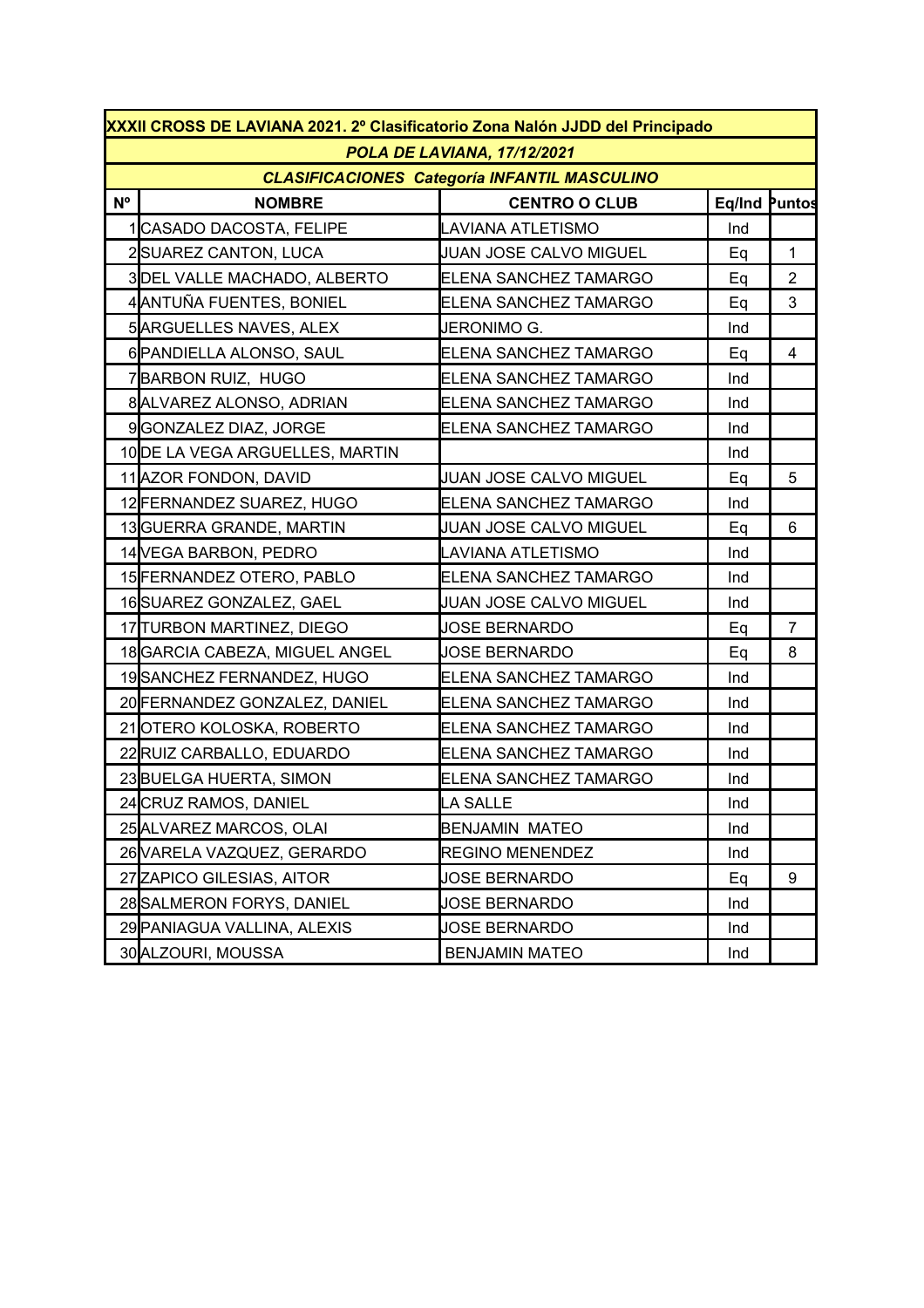| XXXII CROSS DE LAVIANA 2021. 2º Clasificatorio Zona Nalón JJDD del Principado |                                                             |               |  |  |  |
|-------------------------------------------------------------------------------|-------------------------------------------------------------|---------------|--|--|--|
|                                                                               | POLA DE LAVIANA, 17/12/2021                                 |               |  |  |  |
|                                                                               | <b>CLASIFICACIONES EQUIPOS Categoría INFANTIL MASCULINO</b> |               |  |  |  |
| $1^{\circ}$                                                                   | C.P. ELENA SÁNCHEZ TAMARGO (LAVIANA)                        |               |  |  |  |
| Gral.                                                                         |                                                             | <b>PUNTOS</b> |  |  |  |
|                                                                               | 3DEL VALLE MACHADO, ALBERTO                                 |               |  |  |  |
|                                                                               | 4 ANTUÑA FUENTES, BONIEL                                    |               |  |  |  |
|                                                                               | 6 PANDIELLA ALONSO, SAUL                                    |               |  |  |  |
|                                                                               |                                                             | 9             |  |  |  |
| $2^{\circ}$                                                                   | <b>IES JUAN JOSÉ CALVO MIGUEL (SMRA)</b>                    |               |  |  |  |
| Gral.                                                                         |                                                             | <b>PUNTOS</b> |  |  |  |
|                                                                               | 2SUAREZ CANTON, LUCA                                        |               |  |  |  |
|                                                                               | 11 AZOR FONDON, DAVID                                       |               |  |  |  |
|                                                                               | 13 GUERRA GRANDE, MARTIN                                    | 6             |  |  |  |
|                                                                               |                                                             | 12            |  |  |  |
| $3^o$                                                                         | C.P. JOSÉ BERNARDO (LANGREO)                                |               |  |  |  |
| Gral.                                                                         |                                                             | <b>PUNTOS</b> |  |  |  |
|                                                                               | 17 TURBON MARTINEZ, DIEGO                                   |               |  |  |  |
|                                                                               | 18 GARCIA CABEZA, MIGUEL ANGEL                              |               |  |  |  |
|                                                                               | 27 ZAPICO GILESIAS, AITOR                                   | 9             |  |  |  |
|                                                                               |                                                             | 24            |  |  |  |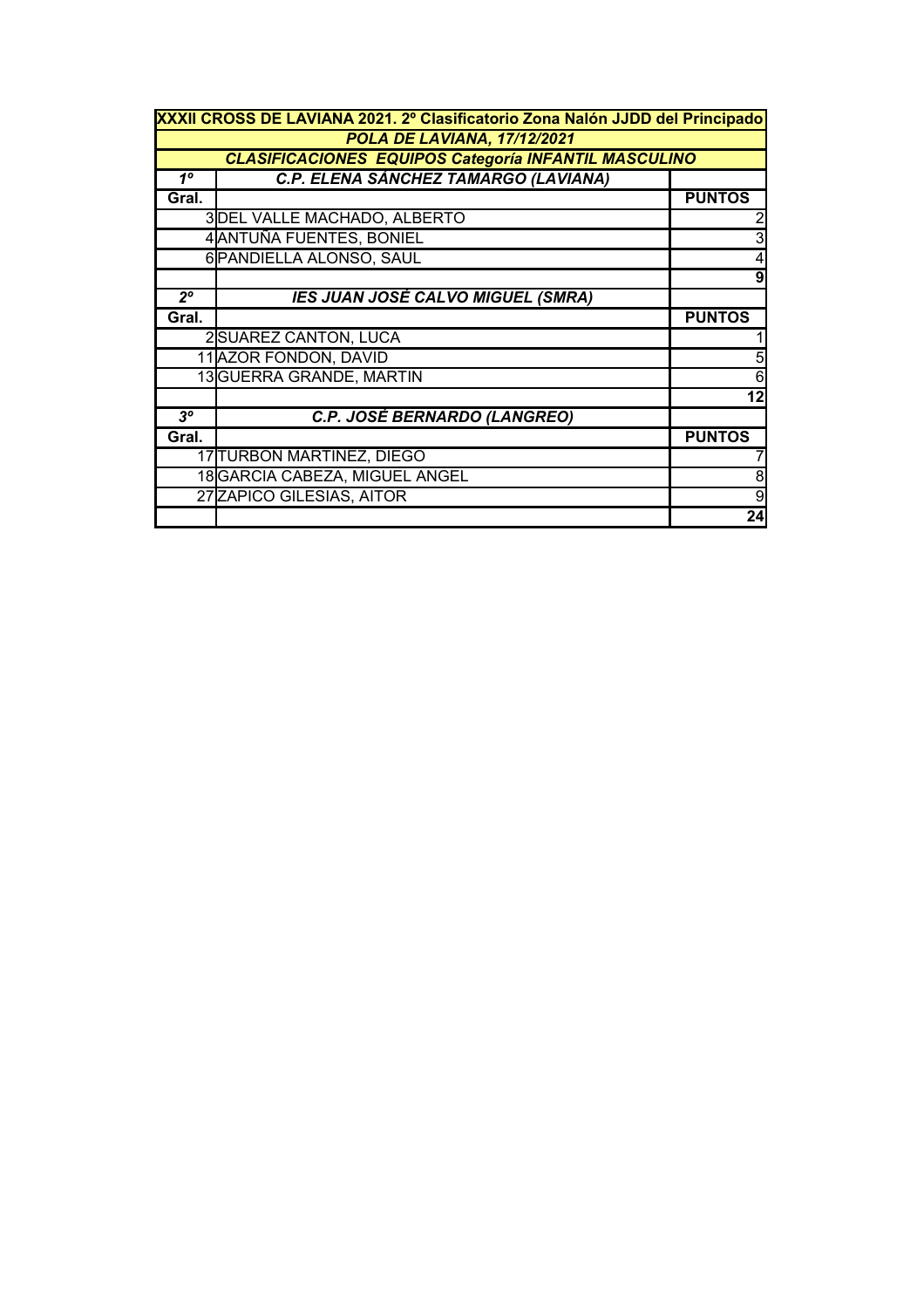|           | XXXII CROSS DE LAVIANA 2021. 2º Clasificatorio Zona Nalón JJDD del Principado |                                  |        |               |  |  |
|-----------|-------------------------------------------------------------------------------|----------------------------------|--------|---------------|--|--|
|           | POLA DE LAVIANA, 17/12/2021                                                   |                                  |        |               |  |  |
|           | <b>CLASIFICACIONES Categoría CADETE FEMENINO</b>                              |                                  |        |               |  |  |
| <b>N°</b> | <b>NOMBRE</b>                                                                 | <b>CLUB</b>                      | Eq/Ind | <b>Puntos</b> |  |  |
|           | 1 TORIBIO VALLINA, VALERIA                                                    | <b>ATLETISMO VALLE DEL NALON</b> | Ind    |               |  |  |
|           | 2ALVAREZ ORDOÑEZ, CARMEN                                                      | LAVIANA ATLETISMO                | Ind    |               |  |  |
|           | 3SANTOS HIGUERA, LUCIA                                                        | LA QUINTANA                      | Ind    |               |  |  |
|           | 4 FERNANDEZ PALACIOS, ANGELA                                                  | IJERONIMO G.                     | Ind    |               |  |  |